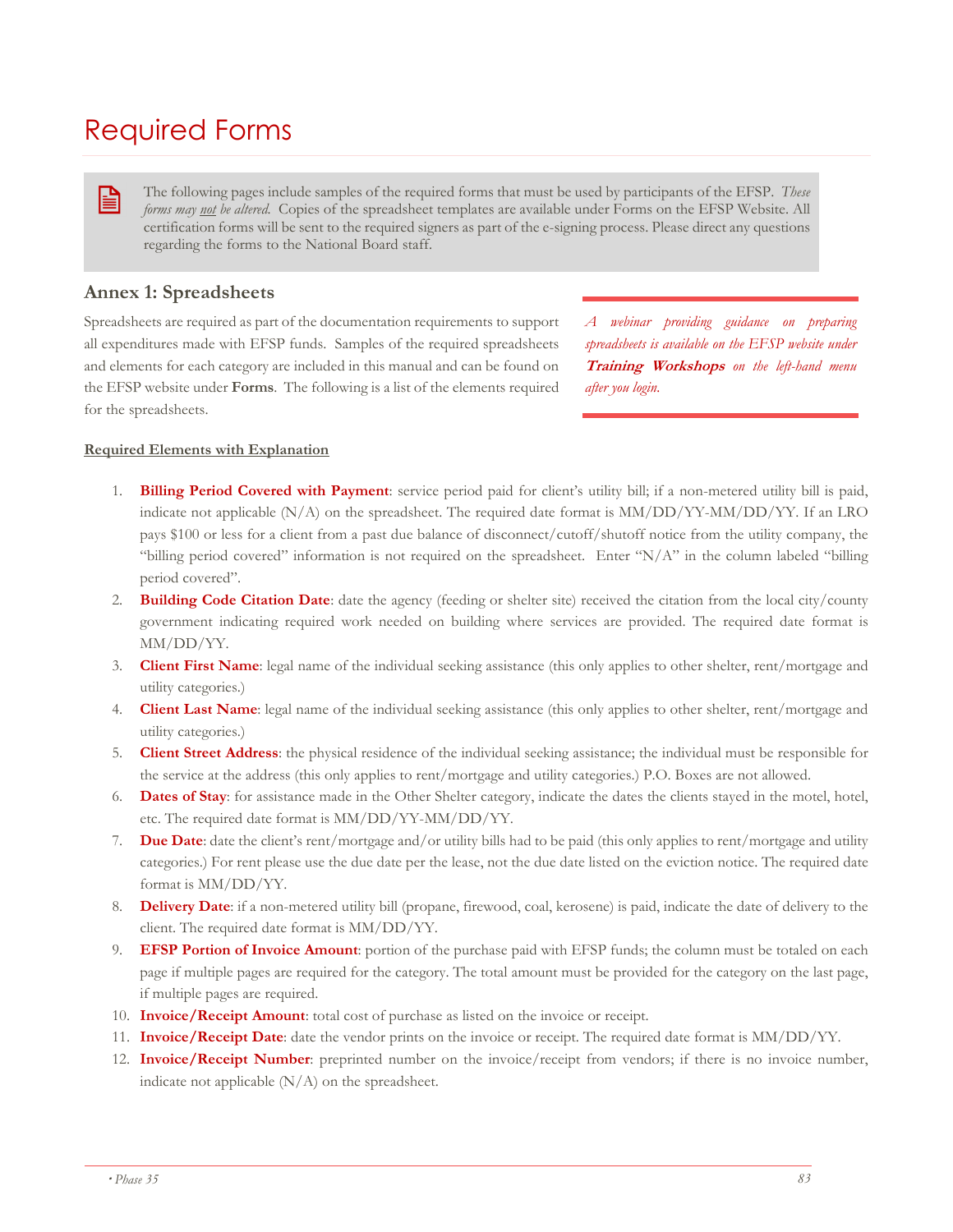- 13. **Landlord/Mortgage Company Name**: individual or company that a client is required to pay their rent or mortgage payment to each month
- 14. **Member Agency Name**: food banks must provide the name of the agency(ies) that received food when using a shared maintenance fee.
- 15. **Month Covered with Payment**: service period paid for client's rent/mortgage or utility (month paid.) The required date format is MM/DD/YY-MM/DD/YY, should indicate the month of coverage provided by the payment.
- 16. **Monthly Rent/Mortgage**: a client's regular/usual rent or mortgage (principal and interest only) (**no deposits, late fees or other fees**) for one month as listed on the client's lease or mortgage papers.
- 17. **Page Numbers**: number all pages of the spreadsheets, when multiple pages are required for a category.
- 18. **Payment/Check Clear Date**: date the payment/check goes through banking system (also known as cancellation date of a check); EFSP generally references the check or the bank statement for this information. If an agency's debit/credit card is used, the date will be the same as the purchase date. The required date format is  $MM/DD/YY$ .
- 19. **Payment/Check Date**: date the payment/check is issued (date printed on the check, money order, etc.) to pay vendors; if an agency's credit/debit card is used, indicate the date of the purchase (**do not include the card number.**) The required date format is MM/DD/YY.
- 20. **Payment/Check Number**: preprinted number on check, money order, etc. used to pay vendors for service; if an agency's credit/debit card is used, indicate credit card or debit card in the spreadsheet (**do not include the card number.**)
- 21. **Payroll Registers**: payroll registers from the LRO's system for all employees who worked on the EFSP and the percentage of time charged to EFSP.
- 22. **Phase and LRO Identification (Name and Number)**: provide the Phase number and the LRO's name and 9-digit ID number.
- 23. **Total Check Amount**: cost paid to vendors for services provided for agency or clients (can include partial or total EFSP payment.)
- 24. **Type of Repair**: for expenditures made in the REHABILITATION category, briefly explain the type of repair.
- 25. **Type of Service**: for utility payments, indicate if the assistance was for gas, electric, water, propane, kerosene, firewood or coal.
- 26. **Vendor Name**: company or individual that provided services for agency or clients.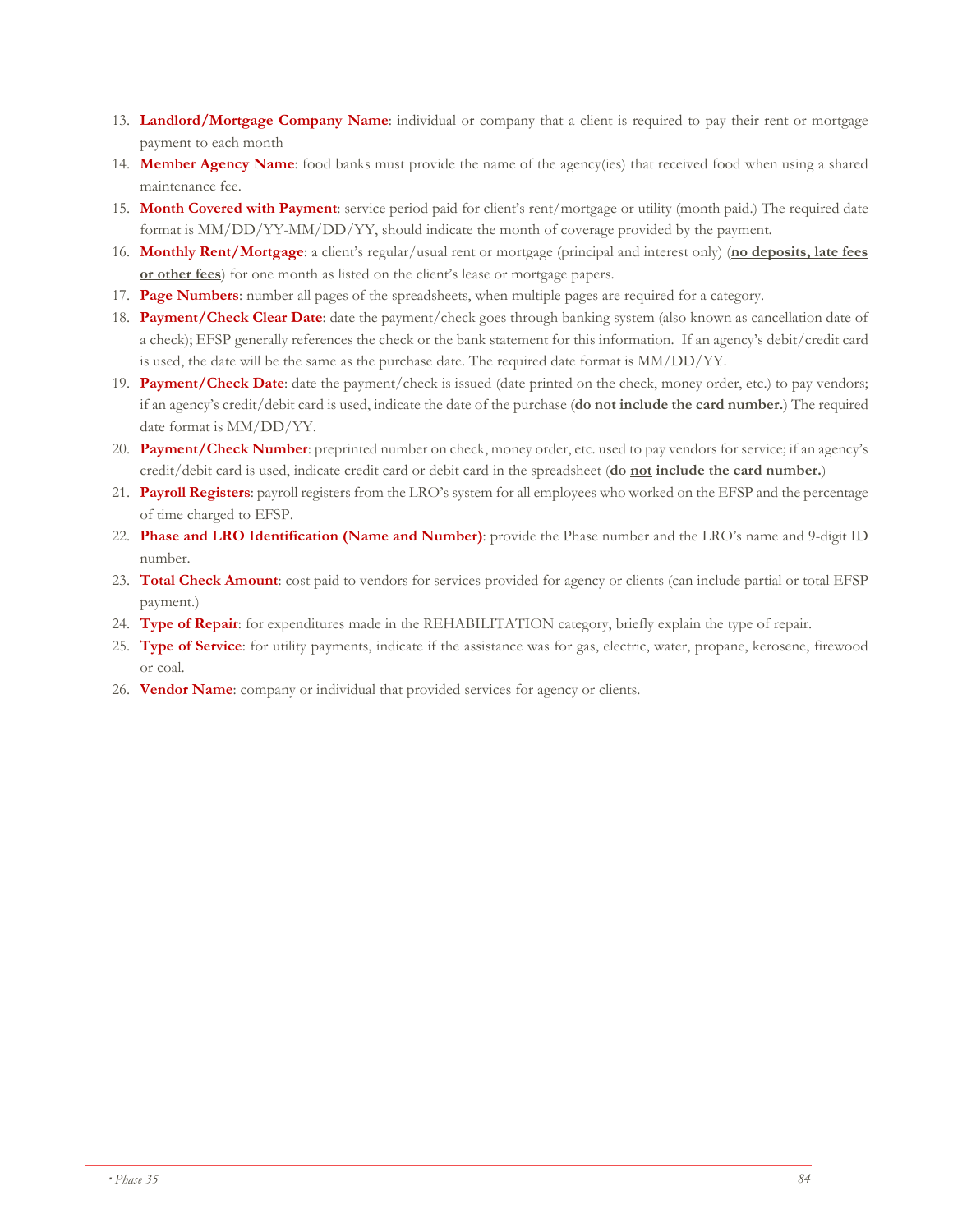## **Served Meals**

Below is a sample spreadsheet of the elements that must be included in the spreadsheet provided to the National Board to support ALL expenditures made in the **Served Meals** category (**when not using the per meal allowance**) with Emergency Food and Shelter Program (EFSP) funds. The spreadsheet must be presented to the National Board in **order by payment/check number**. The documentation provided to support the expenditures attributable to EFSP should also be in payment/check number order following the schedule, if required to be submitted.

Ensure that your agency's name is included on the page along with your LRO 9-digit ID number and the Phase number.

**A spreadsheet is required when not using the per meal allowance. The per meal schedule replaces the spreadsheets.** 

| <b>Phase Number:</b>                  | 35                                                                                                                         |          |                                           |                                                               |                                                |                                                                                                                                                                                      |                              |                                          |  |  |  |
|---------------------------------------|----------------------------------------------------------------------------------------------------------------------------|----------|-------------------------------------------|---------------------------------------------------------------|------------------------------------------------|--------------------------------------------------------------------------------------------------------------------------------------------------------------------------------------|------------------------------|------------------------------------------|--|--|--|
| <b>LRO Name:</b>                      | Sample LRO                                                                                                                 |          |                                           |                                                               |                                                | Spreadsheets alone are not sufficient. Documentation must be obtained, maintained, retained and<br>submitted to EFSP (if required) to support all expenditures made with EFSP funds. |                              |                                          |  |  |  |
| LRO ID (9 digits):                    | 123456789                                                                                                                  |          |                                           |                                                               |                                                |                                                                                                                                                                                      |                              |                                          |  |  |  |
|                                       |                                                                                                                            |          |                                           |                                                               | <b>SERVED MEALS EXPENDITURES - DIRECT COST</b> |                                                                                                                                                                                      |                              |                                          |  |  |  |
|                                       | (A spreadsheet is required when not using the per meal allowance. The per meal log replaces the spreadsheet.)              |          |                                           |                                                               |                                                |                                                                                                                                                                                      |                              |                                          |  |  |  |
| <b>Payment/Check</b><br><b>Number</b> | <b>Payment/Check</b><br><b>Payment/Check Clear</b><br>Date (MM/DD/YY)<br>Date (MM/DD/YY)                                   |          | <b>Invoice/Receipt Date</b><br>(MM/DD/YY) | <b>Invoice/Receipt</b><br>Number (If no<br>number, enter N/A) | <b>Vendor Name</b>                             | <b>Invoice/Receipt</b><br>Amount                                                                                                                                                     | <b>Total Check</b><br>Amount | <b>EFSP Portion of Invoice</b><br>Amount |  |  |  |
| 1234567                               | 06/01/18                                                                                                                   | 06/05/18 | 05/12/18                                  |                                                               | INV123 Sample Vendor                           | 150,00                                                                                                                                                                               | 150.00                       | 150.00                                   |  |  |  |
| 7654321                               | 07/01/18                                                                                                                   | 07/08/18 | 06/15/18                                  |                                                               | <b>INV155 Other Vendor</b>                     | 850.00                                                                                                                                                                               | 850.00                       | 500.00                                   |  |  |  |
|                                       |                                                                                                                            |          |                                           |                                                               |                                                |                                                                                                                                                                                      |                              |                                          |  |  |  |
|                                       |                                                                                                                            |          |                                           |                                                               |                                                |                                                                                                                                                                                      |                              |                                          |  |  |  |
|                                       |                                                                                                                            |          |                                           |                                                               |                                                |                                                                                                                                                                                      | <b>Total</b>                 | 650.00                                   |  |  |  |
|                                       | Sample Spreadsheets and Guidance are available on EFSP website under Forms and listed on the dashboard under Final Report. |          |                                           |                                                               |                                                |                                                                                                                                                                                      |                              |                                          |  |  |  |

## **Sample Daily Per Meal Log**

|                                                                                                                                                                     | <b>DAILY PER MEAL LOG</b>     |   |                                 |   |              |  |  |
|---------------------------------------------------------------------------------------------------------------------------------------------------------------------|-------------------------------|---|---------------------------------|---|--------------|--|--|
| <b>Phase Number:</b>                                                                                                                                                | 35                            |   |                                 |   |              |  |  |
| <b>LRO ID Number:</b>                                                                                                                                               | 123456789                     |   |                                 |   |              |  |  |
| (9 digits)                                                                                                                                                          | Sample LRO                    |   |                                 |   |              |  |  |
|                                                                                                                                                                     | <b>LRO Name</b>               |   |                                 |   |              |  |  |
|                                                                                                                                                                     |                               |   |                                 |   |              |  |  |
|                                                                                                                                                                     |                               |   |                                 |   |              |  |  |
|                                                                                                                                                                     |                               |   |                                 |   |              |  |  |
|                                                                                                                                                                     | City, State, Zip              |   |                                 |   |              |  |  |
| Date (Month/Date/Year)                                                                                                                                              | <b>Number of Meals Served</b> |   | <b>Per Meal Rate</b><br>(S2.00) |   | <b>Total</b> |  |  |
| 06/01/18                                                                                                                                                            | 100                           | Ŝ | 2.00                            | Ś | 200.00       |  |  |
| 06/02/18                                                                                                                                                            | 75                            | Ś | 2.00                            | Ś | 150.00       |  |  |
| 06/03/18                                                                                                                                                            | 80                            | Ś | 2.00                            | Ś | 160.00       |  |  |
| 06/04/18                                                                                                                                                            | 90 \$                         |   | 2.00                            | Ś | 180.00       |  |  |
|                                                                                                                                                                     |                               |   |                                 |   |              |  |  |
| <b>Total Number of Meals</b>                                                                                                                                        | 345                           |   | <b>Grand Total</b>              | Ś | 690.00       |  |  |
| Per meal log must show a daily count. Sample per meal log and guidance are available on EFSP<br>website under Forms and listed on the dashboard under Final Report. |                               |   |                                 |   |              |  |  |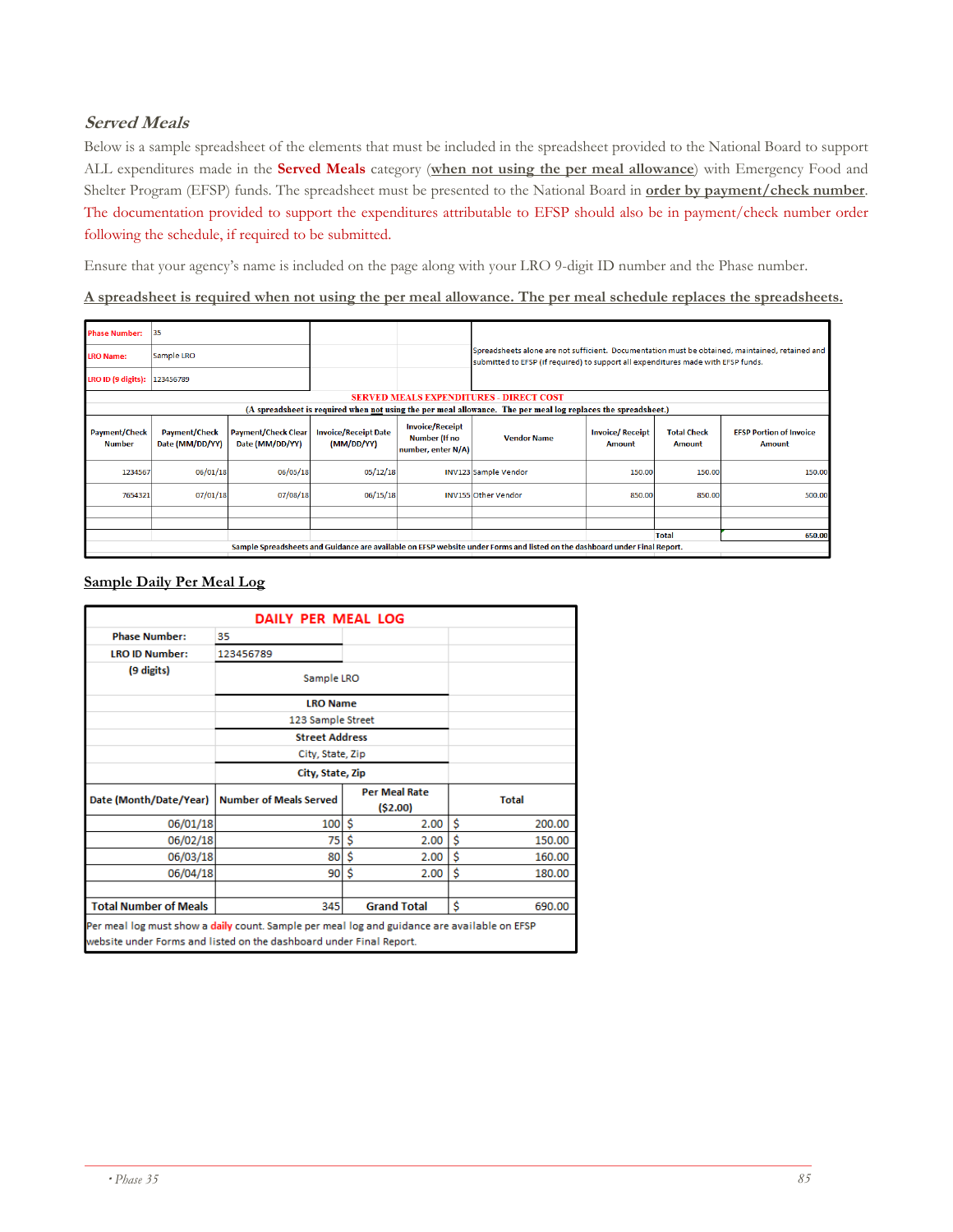# **Other Food**

Below is a sample spreadsheet of the elements that must be included in the spreadsheet provided to the National Board to support ALL expenditures made in the **Other Food** category with Emergency Food and Shelter Program (EFSP) funds. The spreadsheet must be presented to the National Board in **order by payment/check number**. The documentation provided to support the expenditures attributable to EFSP should also be in payment/check number order following the schedule, if required to be submitted.

| <b>Phase Number:</b><br><b>LRO Name:</b><br>LRO ID (9 digits): | 35<br><b>Sample LRO</b><br>123456789                                                                   |          |                                           | <b>OTHER FOOD EXPENDITURES</b>                                   | Spreadsheets alone are not sufficient. Documentation must be obtained, maintained,<br>retained and submitted to EFSP (if required) to support all expenditures made with EFSP<br>funds. |                                     |                                                 |          |
|----------------------------------------------------------------|--------------------------------------------------------------------------------------------------------|----------|-------------------------------------------|------------------------------------------------------------------|-----------------------------------------------------------------------------------------------------------------------------------------------------------------------------------------|-------------------------------------|-------------------------------------------------|----------|
| <b>Payment/Check</b><br><b>Number</b>                          | <b>Payment / Check</b><br><b>Payment / Check</b><br><b>Clear Date</b><br>Date (MM/DD/YY)<br>(MM/DD/YY) |          | <b>Invoice/Receipt</b><br>Date (MM/DD/YY) | <b>Invoice/Receipt</b><br>Number (If no number,<br>enter $N/A$ ) | <b>Vendor Name</b>                                                                                                                                                                      | <b>Total Check</b><br><b>Amount</b> | <b>EFSP Portion of</b><br><b>Invoice Amount</b> |          |
| 963                                                            | 08/05/18                                                                                               | 08/28/18 | 08/01/18                                  |                                                                  | INV12345 Other Food Supplier                                                                                                                                                            | 895.00                              | 895.00                                          | 895.00   |
| 1012                                                           | 10/04/18                                                                                               | 12/13/18 | 08/01/18                                  |                                                                  | ABC985 Sample Vendor                                                                                                                                                                    | 594.00                              | 594.00                                          | 235.00   |
|                                                                |                                                                                                        |          |                                           |                                                                  |                                                                                                                                                                                         |                                     |                                                 |          |
|                                                                |                                                                                                        |          |                                           |                                                                  |                                                                                                                                                                                         |                                     | <b>Total</b>                                    | 1,130.00 |
|                                                                |                                                                                                        |          |                                           |                                                                  | Sample Spreadsheets and Guidance are available on EFSP website under Forms and listed on the dashboard under Final Report                                                               |                                     |                                                 |          |
|                                                                |                                                                                                        |          |                                           |                                                                  |                                                                                                                                                                                         |                                     |                                                 |          |

## **Mass Shelter**

Below is a sample spreadsheet of the elements that must be included in the spreadsheet provided to the National Board to support ALL expenditures made in the **Mass Shelter** category (**when not using a per diem allowance**) with Emergency Food and Shelter Program (EFSP) funds. The spreadsheet must be presented to the National Board in **order by payment/check number**. The documentation provided to support the expenditures attributable to EFSP should also be in payment/check number order following the schedule, if required to be submitted.

**A spreadsheet is required when not using the per diem allowance. The per diem schedule replaces the spreadsheets.** 

| <b>Phase Number:</b>                                                                                          | 35                                    |                                                                                                      |          |                                                                                                                            |                                                                                                                                                   |                                         |                                     |                                          |  |  |  |
|---------------------------------------------------------------------------------------------------------------|---------------------------------------|------------------------------------------------------------------------------------------------------|----------|----------------------------------------------------------------------------------------------------------------------------|---------------------------------------------------------------------------------------------------------------------------------------------------|-----------------------------------------|-------------------------------------|------------------------------------------|--|--|--|
| <b>LRO Name:</b>                                                                                              | Sample LRO                            |                                                                                                      |          |                                                                                                                            | Spreadsheets alone are not sufficient. Documentation must be obtained.<br>maintained, retained and submitted to EFSP (if required) to support all |                                         |                                     |                                          |  |  |  |
| LRO ID (9 digits):                                                                                            | 123456789                             |                                                                                                      |          |                                                                                                                            | expenditures made with EFSP funds.                                                                                                                |                                         |                                     |                                          |  |  |  |
|                                                                                                               |                                       |                                                                                                      |          | <b>MASS SHELTER EXPENDITURES - DIRECT COST</b>                                                                             |                                                                                                                                                   |                                         |                                     |                                          |  |  |  |
| (A spreadsheet is required when not using the per diem allowance. The per diem log replaces the spreadsheet.) |                                       |                                                                                                      |          |                                                                                                                            |                                                                                                                                                   |                                         |                                     |                                          |  |  |  |
| <b>Payment/Check</b><br><b>Number</b>                                                                         | Payment / Check<br>Date<br>(MM/DD/YY) | <b>Payment/Check</b><br><b>Invoice/Receipt</b><br><b>Clear Date</b><br>Date (MM/DD/YY)<br>(MM/DD/YY) |          | <b>Invoice/Receipt</b><br><b>Number (If no</b><br>number, enter N/A)                                                       | <b>Vendor Name</b>                                                                                                                                | <b>Invoice/Receipt</b><br><b>Amount</b> | <b>Total Check</b><br><b>Amount</b> | <b>EFSP Portion of Invoice</b><br>Amount |  |  |  |
| 145                                                                                                           | 09/15/18                              | 10/04/18                                                                                             | 07/29/18 |                                                                                                                            | <b>INV951 Sample Vendor</b>                                                                                                                       | 847.00                                  | 847.00                              | 450.00                                   |  |  |  |
| <b>Credit Card</b>                                                                                            | 10/04/18                              | 10/04/18                                                                                             | 10/04/18 |                                                                                                                            | 284539 Sample Supplier                                                                                                                            | 975.00                                  | 975.00                              | 975.00                                   |  |  |  |
|                                                                                                               |                                       |                                                                                                      |          |                                                                                                                            |                                                                                                                                                   |                                         | <b>Total</b>                        | 1,425.00                                 |  |  |  |
|                                                                                                               |                                       |                                                                                                      |          | Sample Spreadsheets and Guidance are available on EFSP website under Forms and listed on the dashboard under Final Report. |                                                                                                                                                   |                                         |                                     |                                          |  |  |  |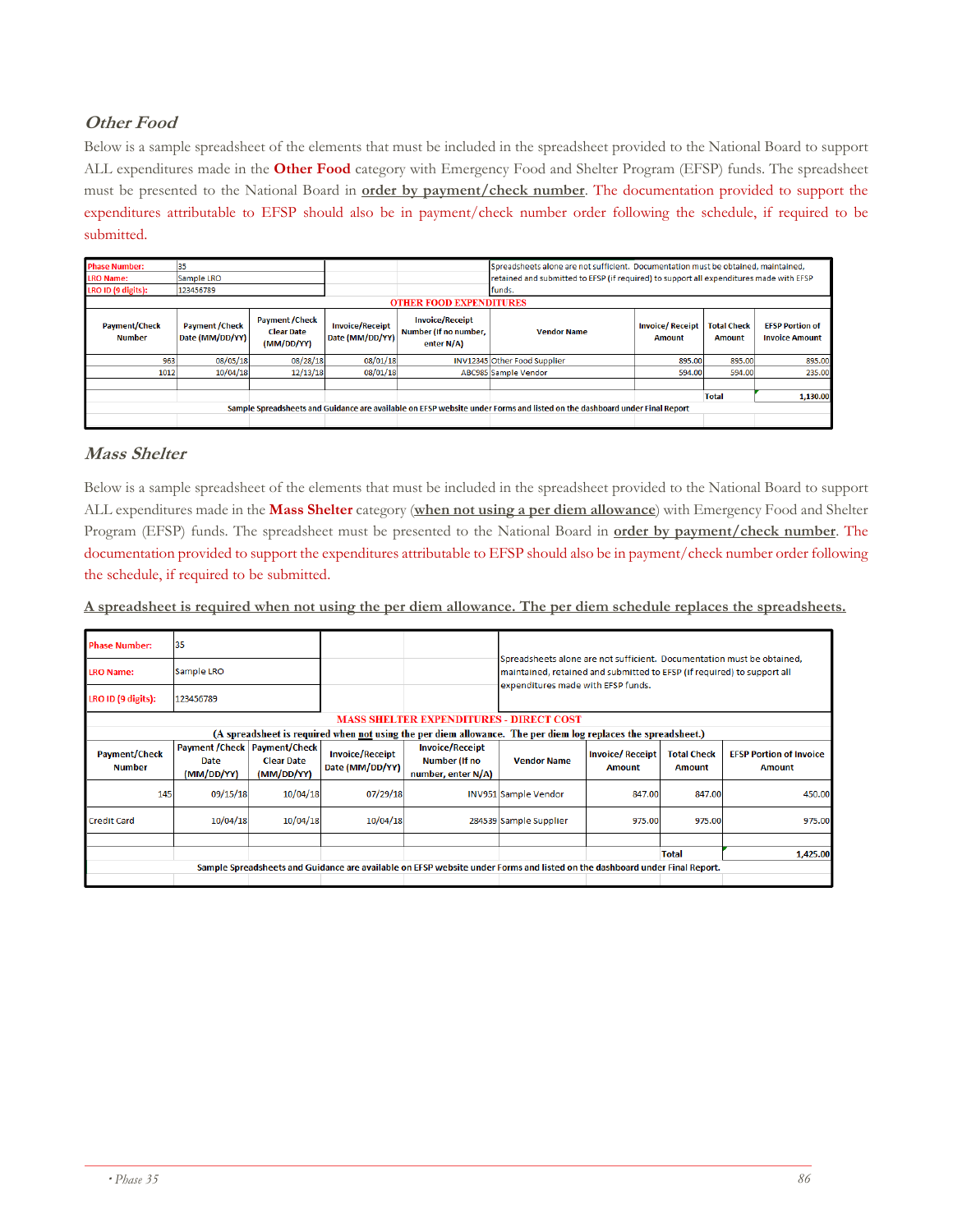#### **Sample Daily Per Diem Log**

|                                                                                                                                                                     |                                 | DAILY PER DIEM LOG            |              |  |  |  |  |  |
|---------------------------------------------------------------------------------------------------------------------------------------------------------------------|---------------------------------|-------------------------------|--------------|--|--|--|--|--|
| <b>Phase Number:</b>                                                                                                                                                | 35                              |                               |              |  |  |  |  |  |
| <b>LRO ID Number:</b>                                                                                                                                               | 123456789                       |                               |              |  |  |  |  |  |
| (9 digits)                                                                                                                                                          |                                 | Sample LRO                    |              |  |  |  |  |  |
|                                                                                                                                                                     |                                 | <b>LRO Name</b>               |              |  |  |  |  |  |
|                                                                                                                                                                     |                                 | 123 Saple Street              |              |  |  |  |  |  |
|                                                                                                                                                                     |                                 | <b>Street Address</b>         |              |  |  |  |  |  |
|                                                                                                                                                                     |                                 | City, State, Zip              |              |  |  |  |  |  |
|                                                                                                                                                                     |                                 | City, State, Zip              |              |  |  |  |  |  |
|                                                                                                                                                                     |                                 | Per Diem Rate (exactly \$7.50 |              |  |  |  |  |  |
| Date (Month/Date/Year)                                                                                                                                              | <b>Number of Clients Served</b> | or \$12.50 as approved by     | <b>Total</b> |  |  |  |  |  |
|                                                                                                                                                                     |                                 | <b>Local Board)</b>           |              |  |  |  |  |  |
| 03/01/18                                                                                                                                                            | 25                              | 12.50                         | 312.50       |  |  |  |  |  |
| 03/02/18                                                                                                                                                            | 24                              | 12.50                         | 300.00       |  |  |  |  |  |
| 03/03/18                                                                                                                                                            | 24                              | 12.50                         | 300.00       |  |  |  |  |  |
| 03/04/18                                                                                                                                                            | 25                              | 12.50                         | 312.50       |  |  |  |  |  |
|                                                                                                                                                                     |                                 |                               |              |  |  |  |  |  |
| <b>Total Number of Clients</b>                                                                                                                                      | 98                              | <b>Grand Total</b>            | 1.225.00     |  |  |  |  |  |
| Per diem log must show a daily count. Sample per diem log and guidance are available on EFSP<br>website under Forms and listed on the dashboard under Final Report. |                                 |                               |              |  |  |  |  |  |

### **Other Shelter**

Below is a sample spreadsheet of the elements that must be included in the spreadsheet provided to the National Board to support ALL expenditures made in the **Other Shelter** category with Emergency Food and Shelter Program (EFSP) funds. The spreadsheet must be presented to the National Board in **alphabetical order by the clients' last names**. The documentation provided to support the expenditures attributable to EFSP should also be in order by clients' last names following the schedule, if required to be submitted.

| <b>Phase Number:</b><br><b>LRO Name:</b><br>LRO ID (9 digits): | 35<br>Sample LRO<br>123456789                                                                                                                      |          |  |                                                                                                                                                                                 |          |                                                     | <b>OTHER SHELTER EXPENDITURES</b>                                    |                               | Spreadsheets alone are not sufficient. Documentation<br>must be obtained, maintained, retained and submitted to   <br>EFSP (if required) to support all expenditures made with<br><b>EFSP funds.</b> |                                                      |                              |                                                    |
|----------------------------------------------------------------|----------------------------------------------------------------------------------------------------------------------------------------------------|----------|--|---------------------------------------------------------------------------------------------------------------------------------------------------------------------------------|----------|-----------------------------------------------------|----------------------------------------------------------------------|-------------------------------|------------------------------------------------------------------------------------------------------------------------------------------------------------------------------------------------------|------------------------------------------------------|------------------------------|----------------------------------------------------|
| <b>Client Last Name</b><br>(In Alphabetic<br>Order)            | <b>End Date of</b><br><b>Start Date of</b><br><b>Client First</b><br><b>Vendor Name</b><br>Stay<br>Stav<br><b>Name</b><br>(MM/DD/YY)<br>(MM/DD/YY) |          |  |                                                                                                                                                                                 |          | <b>Invoice Date</b><br>Invoice<br>(MM/DD/YY) Amount | Invoice<br>Number (if no Payment/<br>invoice<br>number, enter<br>N/A | <b>Check</b><br><b>Number</b> | Payment/<br><b>Check Date</b><br>(MM/DD/YY)                                                                                                                                                          | Payment/<br><b>Check Clear</b><br>Date<br>(MM/DD/YY) | <b>Total Check</b><br>Amount | <b>EFSP Portion</b><br>of Invoice<br><b>Amount</b> |
| Doe                                                            | Jane                                                                                                                                               | 05/02/18 |  | 05/13/18 Sample Hotel                                                                                                                                                           | 05/13/18 | 935.00                                              |                                                                      | 45636 Credit                  | 05/13/18                                                                                                                                                                                             | 05/13/18                                             | 935.00                       | 935.00                                             |
| <b>Smith</b>                                                   | John                                                                                                                                               | 07/25/18 |  | 07/28/18 Sample Motel                                                                                                                                                           | 07/28/18 | 225,00                                              | 964735 Credit                                                        |                               | 07/28/18                                                                                                                                                                                             | 07/28/18                                             | 255.00                       | 255.00                                             |
|                                                                |                                                                                                                                                    |          |  | Sample Spreadsheets and Guidance are available on EFSP website under Forms and listed on the dashboard under Final Report.                                                      |          |                                                     |                                                                      |                               |                                                                                                                                                                                                      |                                                      | <b>Total</b>                 | 1,190.00                                           |
|                                                                |                                                                                                                                                    |          |  | If the client's name cannot be provided because of confidentiality, please provide the supporting statute and provide the unique identifier on the spreadsheet for each client. |          |                                                     |                                                                      |                               |                                                                                                                                                                                                      |                                                      |                              |                                                    |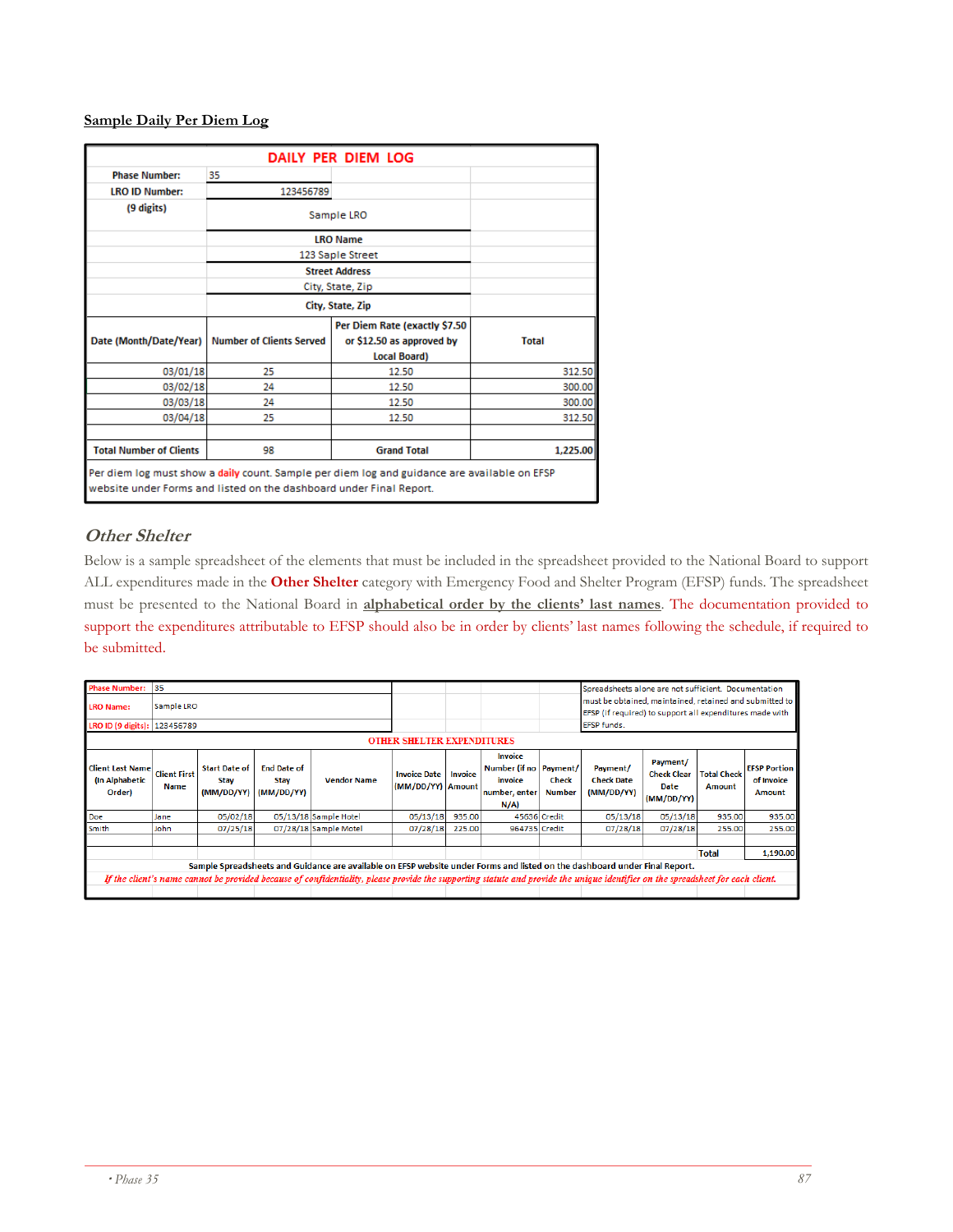# **Supplies and Equipment**

Below is a sample spreadsheet of the elements that must be included in the spreadsheet provided to the National Board to support ALL expenditures made in the **Supplies and Equipment** category with Emergency Food and Shelter Program (EFSP) funds. The spreadsheet must be presented to the National Board in **order by payment/check number**. The documentation provided to support the expenditures attributable to EFSP should also be in payment/check number order following the schedule, if required to be submitted.

| <b>Phase Number:</b>                       | 35                                                                                                           |          |                    |                                                               |                                                                                                                                                                                         |          |                                     |                                             |  |  |
|--------------------------------------------|--------------------------------------------------------------------------------------------------------------|----------|--------------------|---------------------------------------------------------------|-----------------------------------------------------------------------------------------------------------------------------------------------------------------------------------------|----------|-------------------------------------|---------------------------------------------|--|--|
| <b>LRO Name:</b>                           | Sample LRO                                                                                                   |          |                    |                                                               | Spreadsheets alone are not sufficient. Documentation must be<br>obtained, maintained, retained and submitted to EFSP (if required) to<br>support all expenditures made with EFSP funds. |          |                                     |                                             |  |  |
| LRO ID (9 digits): 123456789               |                                                                                                              |          |                    |                                                               |                                                                                                                                                                                         |          |                                     |                                             |  |  |
| <b>SUPPLIES AND EQUIPMENT EXPENDITURES</b> |                                                                                                              |          |                    |                                                               |                                                                                                                                                                                         |          |                                     |                                             |  |  |
| <b>Payment/Check</b><br><b>Number</b>      | Payment / Check Payment / Check   Invoice/Receipt  <br><b>Clear Date</b><br>Date<br>(MM/DD/YY)<br>(MM/DD/YY) |          | Date<br>(MM/DD/YY) | <b>Invoice/Receipt</b><br>Number (If no<br>number, enter N/A) | Invoice/<br><b>Vendor Name</b><br>Receipt<br><b>Amount</b>                                                                                                                              |          | <b>Total Check</b><br><b>Amount</b> | <b>EFSP Portion</b><br>of Invoice<br>Amount |  |  |
| Credit                                     | 11/02/18                                                                                                     | 11/02/18 | 11/02/18           |                                                               | 8825473 Sample Vendor                                                                                                                                                                   | 625.00   | 625.00                              | 625.00                                      |  |  |
| 3358                                       | 11/18/18                                                                                                     | 11/20/18 | 11/18/18           |                                                               | <b>INV774 Sample Supplier</b>                                                                                                                                                           | 1,565.00 | 1,565.00                            | 1,075.00                                    |  |  |
|                                            |                                                                                                              |          |                    |                                                               | Sample Spreadsheets and Guidance are available on EFSP website under Forms and listed on the dashboard under Final Report                                                               |          | <b>Total</b>                        | 1,700.00                                    |  |  |
|                                            |                                                                                                              |          |                    |                                                               |                                                                                                                                                                                         |          |                                     |                                             |  |  |

## **Rehabilitation (Emergency Repairs/Building Code)**

Below is a sample spreadsheet of the elements that must be included in the spreadsheet provided to the National Board to support ALL expenditures made in the **Rehabilitation (Emergency Repairs/Building Code)** category with Emergency Food and Shelter Program (EFSP) funds. The spreadsheet must be presented to the National Board in **order by payment/check number**. The documentation provided to support the expenditures attributable to EFSP should also be in payment/check number order following the schedule, if required to be submitted.

| <b>Phase Number:</b><br><b>LRO Name:</b><br>LRO ID (9 digits): 123456789                                                                                                                                                                                                                                                                                                                                                                                                                                                                                                                                                                                                    | 35<br>Sample LRO                            |                                                         |                                                            |                                        |                                                                                | Spreadsheets alone are not sufficient. Documentation must be<br>obtained, maintained, retained and submitted to EFSP (if required) to<br>support all expenditures made with EFSP funds. |                    |                                             |                                     |                                                    |
|-----------------------------------------------------------------------------------------------------------------------------------------------------------------------------------------------------------------------------------------------------------------------------------------------------------------------------------------------------------------------------------------------------------------------------------------------------------------------------------------------------------------------------------------------------------------------------------------------------------------------------------------------------------------------------|---------------------------------------------|---------------------------------------------------------|------------------------------------------------------------|----------------------------------------|--------------------------------------------------------------------------------|-----------------------------------------------------------------------------------------------------------------------------------------------------------------------------------------|--------------------|---------------------------------------------|-------------------------------------|----------------------------------------------------|
| <b>REHABILITATION (EMERGENCY REPAIRS/BUILDING CODE) EXPENDITURES</b>                                                                                                                                                                                                                                                                                                                                                                                                                                                                                                                                                                                                        |                                             |                                                         |                                                            |                                        |                                                                                |                                                                                                                                                                                         |                    |                                             |                                     |                                                    |
| <b>Payment/Check</b><br><b>Number</b>                                                                                                                                                                                                                                                                                                                                                                                                                                                                                                                                                                                                                                       | Payment/<br><b>Check Date</b><br>(MM/DD/YY) | <b>Payment/Check</b><br><b>Clear Date</b><br>(MM/DD/YY) | <b>Building Code</b><br><b>Citation Date</b><br>(MM/DD/YY) | <b>Invoice/</b><br><b>Receipt Date</b> | Invoice/<br><b>Receipt</b><br>Number (If no<br>(MM/DD/YY) number, enter<br>N/A | <b>Type of Repair</b>                                                                                                                                                                   | <b>Vendor Name</b> | Invoice/<br><b>Receipt</b><br><b>Amount</b> | <b>Total Check</b><br><b>Amount</b> | <b>EFSP Portion</b><br>of Invoice<br><b>Amount</b> |
| 8547                                                                                                                                                                                                                                                                                                                                                                                                                                                                                                                                                                                                                                                                        | 02/15/18                                    | 03/01/18                                                | 02/05/18                                                   | 02/14/18                               |                                                                                | 99824 Emergency Exit                                                                                                                                                                    | Sample Vendor      | 450.00                                      | 450.00                              | 250.00                                             |
|                                                                                                                                                                                                                                                                                                                                                                                                                                                                                                                                                                                                                                                                             |                                             |                                                         |                                                            |                                        |                                                                                |                                                                                                                                                                                         |                    |                                             | Total                               | 250.00                                             |
| Sample Spreadsheets and Guidance are available on EFSP website under Forms and listed on the dashboard under Final Report.<br>Expenditures in this category require both Local Board and National Board written approval. For building code items, a copy of the building code citation is required. All of<br>these items must be obtained and retained per documentation retention requirements in the EFSP Responsibilities and Requirements Manual. If documentation is required<br>to be reviewed by EFSP or other appropriate entities, these documents must be provided in the documentation for review to support the expenditures reported on the Final<br>Report. |                                             |                                                         |                                                            |                                        |                                                                                |                                                                                                                                                                                         |                    |                                             |                                     |                                                    |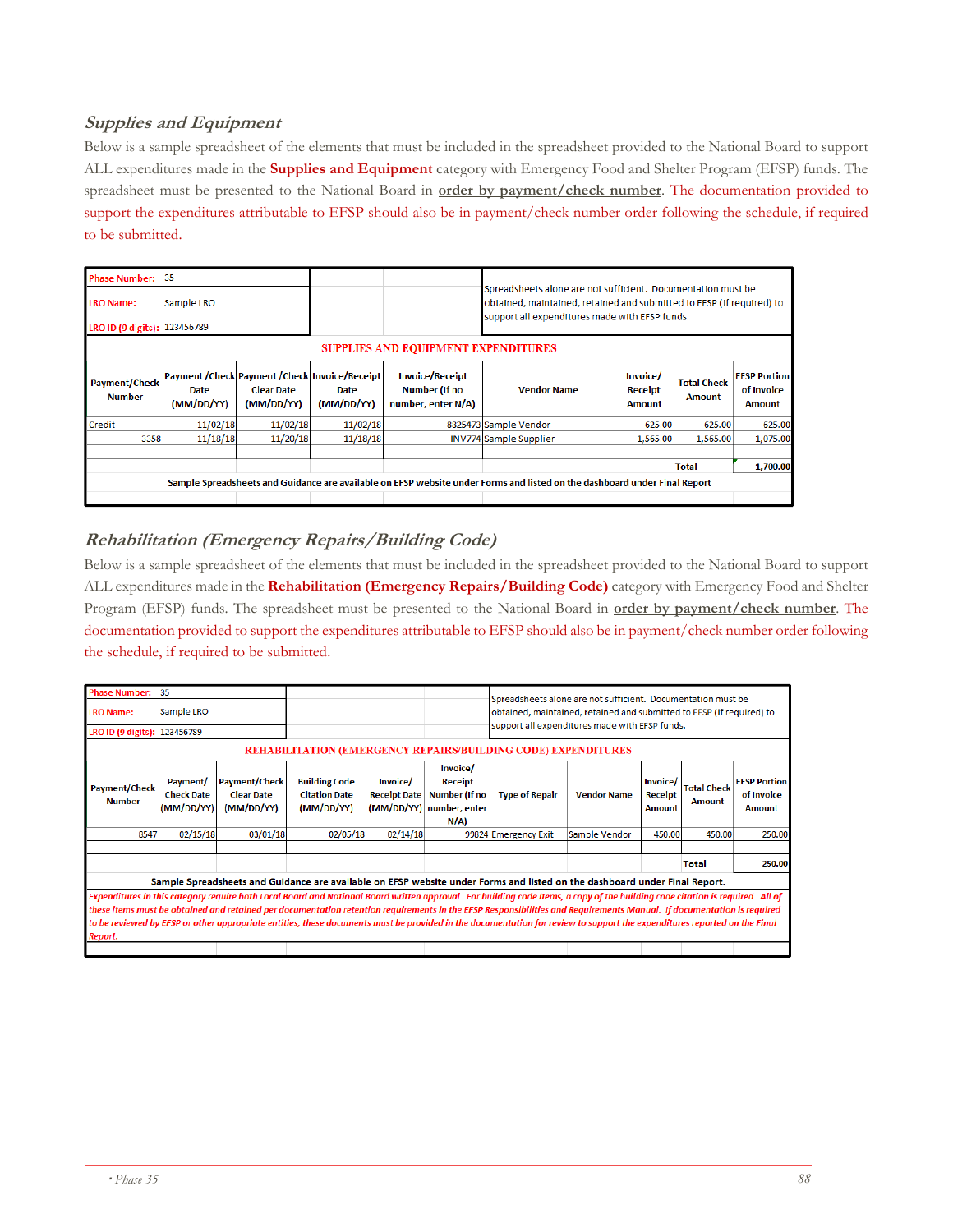# **Rent/Mortgage**

Below is a sample spreadsheet of the elements that must be included in the spreadsheet provided to the National Board to support ALL expenditures made in the **Rent/Mortgage** category with Emergency Food and Shelter Program (EFSP) funds. The spreadsheet must be presented to the National Board in **alphabetical order by the clients' last names**. The documentation provided to support the expenditures attributable to EFSP should also be in order by clients' last names following the schedule, if required to be submitted.

| <b>Phase Number:</b><br><b>LRO Name:</b>            | 35<br>Sample LRO                                                                                                           |                                             |                                          |                                                  |                        |                                            |                                           | Spreadsheets alone are not sufficient. Documentation must be<br>obtained, maintained, retained and submitted to EFSP (if required)<br>to support all expenditures made with EFSP funds. |                                                      |                              |                                                    |
|-----------------------------------------------------|----------------------------------------------------------------------------------------------------------------------------|---------------------------------------------|------------------------------------------|--------------------------------------------------|------------------------|--------------------------------------------|-------------------------------------------|-----------------------------------------------------------------------------------------------------------------------------------------------------------------------------------------|------------------------------------------------------|------------------------------|----------------------------------------------------|
|                                                     | LRO ID (9 digits): 123456789                                                                                               |                                             |                                          |                                                  |                        |                                            |                                           |                                                                                                                                                                                         |                                                      |                              |                                                    |
|                                                     | <b>RENT/MORTGAGE EXPENDITURES</b>                                                                                          |                                             |                                          |                                                  |                        |                                            |                                           |                                                                                                                                                                                         |                                                      |                              |                                                    |
| <b>Client Last Name</b><br>(In Alphabetic<br>Order) | <b>Client First</b><br><b>Name</b>                                                                                         | <b>Client Street Address</b><br>(No PO Box) | Landlord/Mortgage<br><b>Company Name</b> | <b>Monthly</b><br><b>Rent/Mortgage</b><br>Amount | Due Date<br>(MM/DD/YY) | Month<br>Covered<br>w/Payment<br>(MM/YYYY) | Payment/<br><b>Check</b><br><b>Number</b> | Payment/<br><b>Check Date</b><br>(MM/DD/YY)                                                                                                                                             | Payment/<br><b>Check Clear</b><br>Date<br>(MM/DD/YY) | <b>Total Check</b><br>Amount | <b>EFSP Portion</b><br>of Invoice<br><b>Amount</b> |
| <b>Brown</b>                                        | Jane                                                                                                                       | 777 Sample Street,<br>City, State Zip       | John Landlord                            | 950.00                                           | 07/01/18               | 07/2018                                    | 564                                       | 06/30/18                                                                                                                                                                                | 07/01/18                                             | 950.00                       | 950.00                                             |
| Doe                                                 | 9501 Sample Street,<br>John<br>City, State Zip                                                                             |                                             | <b>Mary Landlord</b>                     | 880.00                                           | 08/10/18               | 09/2018                                    | 958                                       | 08/20/18                                                                                                                                                                                | 08/21/18                                             | 880.00                       | 880.00                                             |
|                                                     |                                                                                                                            |                                             |                                          |                                                  |                        |                                            |                                           |                                                                                                                                                                                         |                                                      | <b>Total</b>                 | 1,830.00                                           |
|                                                     | Sample Spreadsheets and Guidance are available on EFSP website under Forms and listed on the dashboard under Final Report. |                                             |                                          |                                                  |                        |                                            |                                           |                                                                                                                                                                                         |                                                      |                              |                                                    |

### **Utilities**

Below is a sample spreadsheet of the elements that must be included in the spreadsheet provided to the National Board to support ALL expenditures made in the **Utilities** category with Emergency Food and Shelter Program (EFSP) funds. The spreadsheet must be presented to the National Board in **alphabetical order by the clients' last names**. The documentation provided to support the expenditures attributable to EFSP should also be in order by clients' last names following the schedule, if required to be submitted.

| 35                                                                                                                                                                                        |                                                       |                              |                                  |                                                  |                                                          |                                                        | Spreadsheets alone are not sufficient. Documentation must be obtained,  |                                              |                                                           |                                               |                                                    |
|-------------------------------------------------------------------------------------------------------------------------------------------------------------------------------------------|-------------------------------------------------------|------------------------------|----------------------------------|--------------------------------------------------|----------------------------------------------------------|--------------------------------------------------------|-------------------------------------------------------------------------|----------------------------------------------|-----------------------------------------------------------|-----------------------------------------------|----------------------------------------------------|
| Sample LRO                                                                                                                                                                                |                                                       |                              |                                  |                                                  |                                                          |                                                        | maintained, retained and submitted to EFSP (if required) to support all |                                              |                                                           |                                               |                                                    |
| 123456789                                                                                                                                                                                 |                                                       |                              |                                  |                                                  |                                                          |                                                        | expenditures made with EFSP funds.                                      |                                              |                                                           |                                               |                                                    |
| <b>UTILITY EXPENDITURES</b>                                                                                                                                                               |                                                       |                              |                                  |                                                  |                                                          |                                                        |                                                                         |                                              |                                                           |                                               |                                                    |
| <b>Client First</b><br><b>Name</b>                                                                                                                                                        | <b>Client Street</b><br><b>Address (No PO</b><br>Box) | <b>Vendor</b><br><b>Name</b> | <b>Type of</b><br><b>Serivce</b> | Due Date/<br><b>Delivery Date*</b><br>(MM/DD/YY) | <b>Billing Period</b><br><b>Begin Date</b><br>(MM/DD/YY) | <b>Billing Period</b><br><b>End Date</b><br>(MM/DD/YY) | Payment/<br><b>Check Number</b>                                         | Payment /<br><b>Check Date</b><br>(MM/DD/YY) | <b>Payment / Check</b><br><b>Clear Date</b><br>(MM/DD/YY) | <b>Total</b><br><b>Check</b><br><b>Amount</b> | <b>EFSP Portion</b><br>of Invoice<br><b>Amount</b> |
| Jane                                                                                                                                                                                      | 123 Sample Street, Electricity<br>City, State Zip     | Company                      | Electric                         | 05/15/18                                         | 03/01/18                                                 | 03/31/18                                               | 539                                                                     | 05/20/18                                     | 06/01/18                                                  | 245.00                                        | 245.00                                             |
| John                                                                                                                                                                                      | 467 Sample Street, Gas<br>City, State Zip             | Company                      | Gas                              | 06/01/18                                         | 04/01/18                                                 | 04/30/18                                               | 852                                                                     | 05/30/18                                     | 06/01/18                                                  | 185.00                                        | 185.00                                             |
|                                                                                                                                                                                           |                                                       |                              |                                  |                                                  |                                                          |                                                        |                                                                         |                                              |                                                           |                                               |                                                    |
|                                                                                                                                                                                           |                                                       |                              |                                  |                                                  |                                                          |                                                        |                                                                         |                                              |                                                           | <b>Total</b>                                  | 430.00                                             |
| Sample Spreadsheets and Guidance are available on EFSP website under Forms and listed on the dashboard under Final Report.                                                                |                                                       |                              |                                  |                                                  |                                                          |                                                        |                                                                         |                                              |                                                           |                                               |                                                    |
| RED UTILITIES (propane, firewood, coal, kerosene), provide the date of delivery to client. If paying from disconnect/shutoff notice, enter the date from the notice.                      |                                                       |                              |                                  |                                                  |                                                          |                                                        |                                                                         |                                              |                                                           |                                               |                                                    |
| LRO pays \$100 or less for a client from a past due balance of disconnect/cutoff/shutoff notice from the utility company, the "billing period covered" information is not required on the |                                                       |                              |                                  |                                                  |                                                          |                                                        |                                                                         |                                              |                                                           |                                               |                                                    |
|                                                                                                                                                                                           |                                                       |                              |                                  |                                                  |                                                          |                                                        |                                                                         |                                              |                                                           |                                               |                                                    |

**\*For NON-METERED UTILITIES (propane, firewood, coal, kerosene), provide the date of delivery to client. If paying from disconnect/shutoff notice, enter the date from the notice.**

Reminder - If an LRO pays \$100 or less for a client from a past due balance of disconnect/cutoff/shutoff notice from the utility company, the "billing period covered" information is not required on the spreadsheet. Enter "N/A" in the column labeled "billing period covered".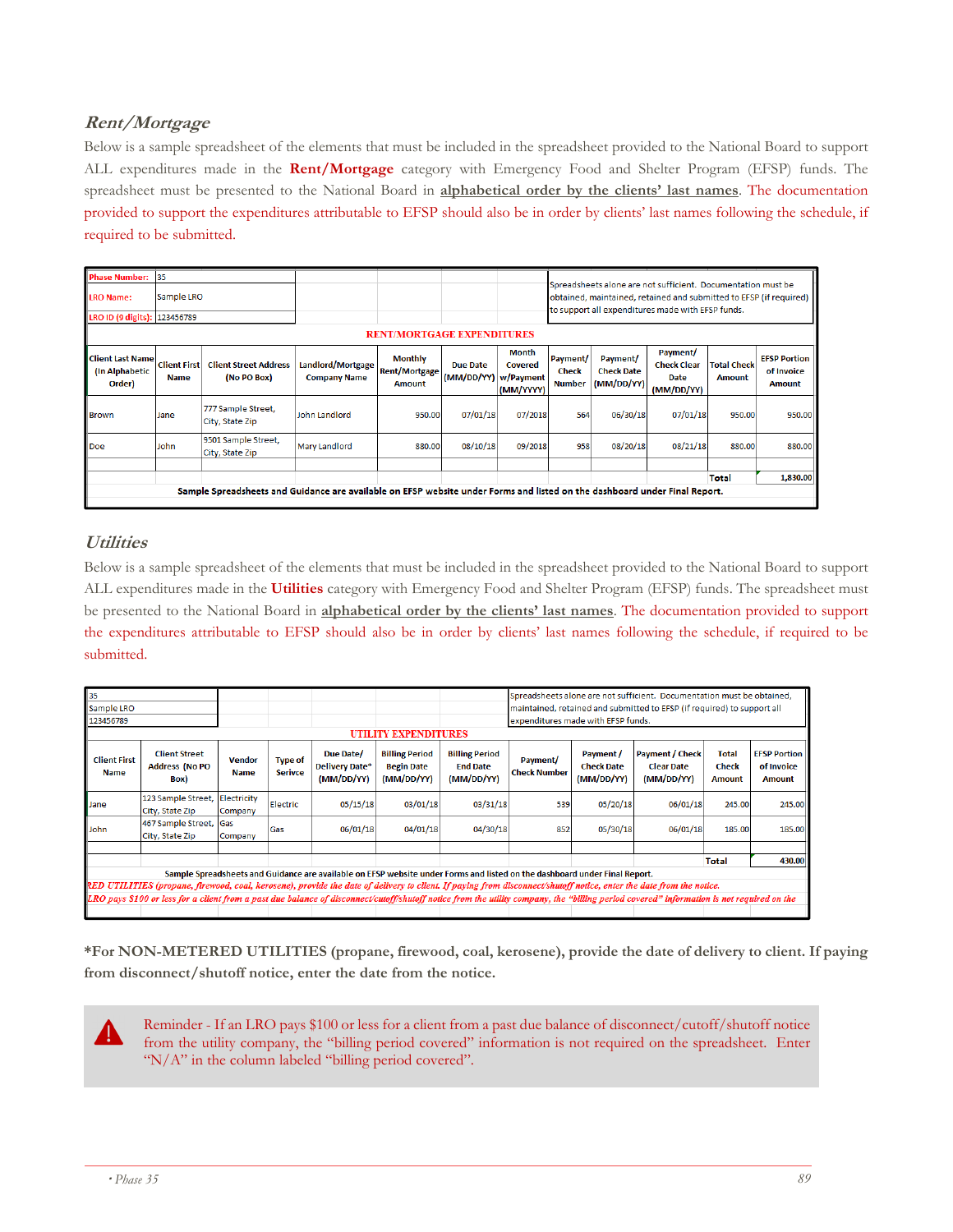#### **Administration**

Below is a sample spreadsheet of the elements that must be included in the spreadsheet provided to the National Board to support ALL expenditures made in the **Administration** category with Emergency Food and Shelter Program (EFSP) funds. The spreadsheet must be presented to the National Board in **order by payment/check number**. The documentation provided to support the expenditures attributable to EFSP should also be in payment/check number order following the schedule, if required to be submitted.

| <b>Phase Number:</b>                             | 35                                                                                                                        |                                                                                |                    |                                                                      | Spreadsheets alone are not sufficient. Documentation must be                                                                                                                                                                                                                                                                    |                                                                             |              |        |  |  |  |
|--------------------------------------------------|---------------------------------------------------------------------------------------------------------------------------|--------------------------------------------------------------------------------|--------------------|----------------------------------------------------------------------|---------------------------------------------------------------------------------------------------------------------------------------------------------------------------------------------------------------------------------------------------------------------------------------------------------------------------------|-----------------------------------------------------------------------------|--------------|--------|--|--|--|
| <b>LRO Name:</b>                                 | <b>LRO Sample</b>                                                                                                         |                                                                                |                    |                                                                      | obtained, maintained, retained and submitted to EFSP (if required) to<br>support all expenditures made with EFSP funds.                                                                                                                                                                                                         |                                                                             |              |        |  |  |  |
| LRO ID (9 digits):                               | 123456789                                                                                                                 |                                                                                |                    |                                                                      |                                                                                                                                                                                                                                                                                                                                 |                                                                             |              |        |  |  |  |
| <b>ADMINISTRATION EXPENDITURES - DIRECT COST</b> |                                                                                                                           |                                                                                |                    |                                                                      |                                                                                                                                                                                                                                                                                                                                 |                                                                             |              |        |  |  |  |
| <b>Payment/Check</b><br><b>Number</b>            | Date<br>(MM/DD/YY)                                                                                                        | Payment/Check Payment/Check Invoice/Receipt<br><b>Clear Date</b><br>(MM/DD/YY) | Date<br>(MM/DD/YY) | <b>Invoice/Receipt</b><br><b>Number (If no</b><br>number, enter N/A) | <b>Vendor Name</b>                                                                                                                                                                                                                                                                                                              | Invoice/<br><b>Total Check</b><br>Receipt<br><b>Amount</b><br><b>Amount</b> |              |        |  |  |  |
| 87364                                            | 04/15/18                                                                                                                  | 04/15/18                                                                       | 04/15/18           |                                                                      | 842086 Local Newspaper                                                                                                                                                                                                                                                                                                          | 250.00                                                                      | 250.00       | 250.00 |  |  |  |
| <b>Credit Card</b>                               | 06/01/18                                                                                                                  | 06/01/18                                                                       | 06/01/18           |                                                                      | 789134 Office Supplies                                                                                                                                                                                                                                                                                                          | 50.00                                                                       | 50.00        | 50.00  |  |  |  |
|                                                  |                                                                                                                           |                                                                                |                    |                                                                      |                                                                                                                                                                                                                                                                                                                                 |                                                                             |              |        |  |  |  |
|                                                  |                                                                                                                           |                                                                                |                    |                                                                      |                                                                                                                                                                                                                                                                                                                                 |                                                                             | <b>Total</b> | 300.00 |  |  |  |
|                                                  | Sample Spreadsheets and Guidance are available on EFSP website under Forms and listed on the dashboard under Final Report |                                                                                |                    |                                                                      |                                                                                                                                                                                                                                                                                                                                 |                                                                             |              |        |  |  |  |
| at any time.                                     |                                                                                                                           |                                                                                |                    |                                                                      | Spreadsheets only have to be provided with the Final Report for administrative expenses for EFSP comliance review. Documentation for administrative costs must be<br>maintained and retained per documentation retention requirements in the EFSP Responsibilities and Requirements Manual. This documentation may be requested |                                                                             |              |        |  |  |  |

Note: Submit the following in a separate schedule if payroll information (from LRO's system) is provided to support EFSP expenditures.

| <b>Phase Number: 35</b>     |                                   |                                                                       |                                                                                                                                                                                                                                                                        |                                       |  |  |  |  |
|-----------------------------|-----------------------------------|-----------------------------------------------------------------------|------------------------------------------------------------------------------------------------------------------------------------------------------------------------------------------------------------------------------------------------------------------------|---------------------------------------|--|--|--|--|
| <b>LRO Name: Sample LRO</b> |                                   |                                                                       | Spreadsheets alone are not sufficient. Documentation must be<br>obtained, maintained, retained and submitted to EFSP (if<br>required) to support all expenditures made with EFSP funds.                                                                                |                                       |  |  |  |  |
| LRO ID (9 digits): 12345678 |                                   |                                                                       |                                                                                                                                                                                                                                                                        |                                       |  |  |  |  |
|                             |                                   |                                                                       | <b>ADMINISTRATION EXPENDITURES - PAYROLL</b>                                                                                                                                                                                                                           |                                       |  |  |  |  |
|                             |                                   |                                                                       | Payroll registers for all employees who worked on the EFSP and the percentage of time charged to EFSP                                                                                                                                                                  |                                       |  |  |  |  |
| <b>Employee Name</b>        | <b>Payroll Date</b><br>(MM/DD/YY) | Percentage                                                            | <b>Payroll Amount</b>                                                                                                                                                                                                                                                  | <b>EFSP Portion of Payroll Amount</b> |  |  |  |  |
| Smith, Mary                 | 04/01/18                          | 5.00%                                                                 | 2,000.00                                                                                                                                                                                                                                                               | 100.00                                |  |  |  |  |
| Smith, Mary                 | 04/15/18                          | 5.00%                                                                 | 2,000.00                                                                                                                                                                                                                                                               | 100.00                                |  |  |  |  |
|                             |                                   |                                                                       | <b>Total</b>                                                                                                                                                                                                                                                           | 200.00                                |  |  |  |  |
|                             |                                   |                                                                       | Sample Spreadsheets and Guidance are available on EFSP website under Forms and listed on the dashboard under Final Report                                                                                                                                              |                                       |  |  |  |  |
|                             |                                   | Requirements Manual. This documentation may be requested at any time. | Spreadsheets only have to be provided with the Final Report for administrative expenses for EFSP comliance review. Documentation for<br>administrative costs must be maintained and retained per documentation retention requirements in the EFSP Responsibilities and |                                       |  |  |  |  |